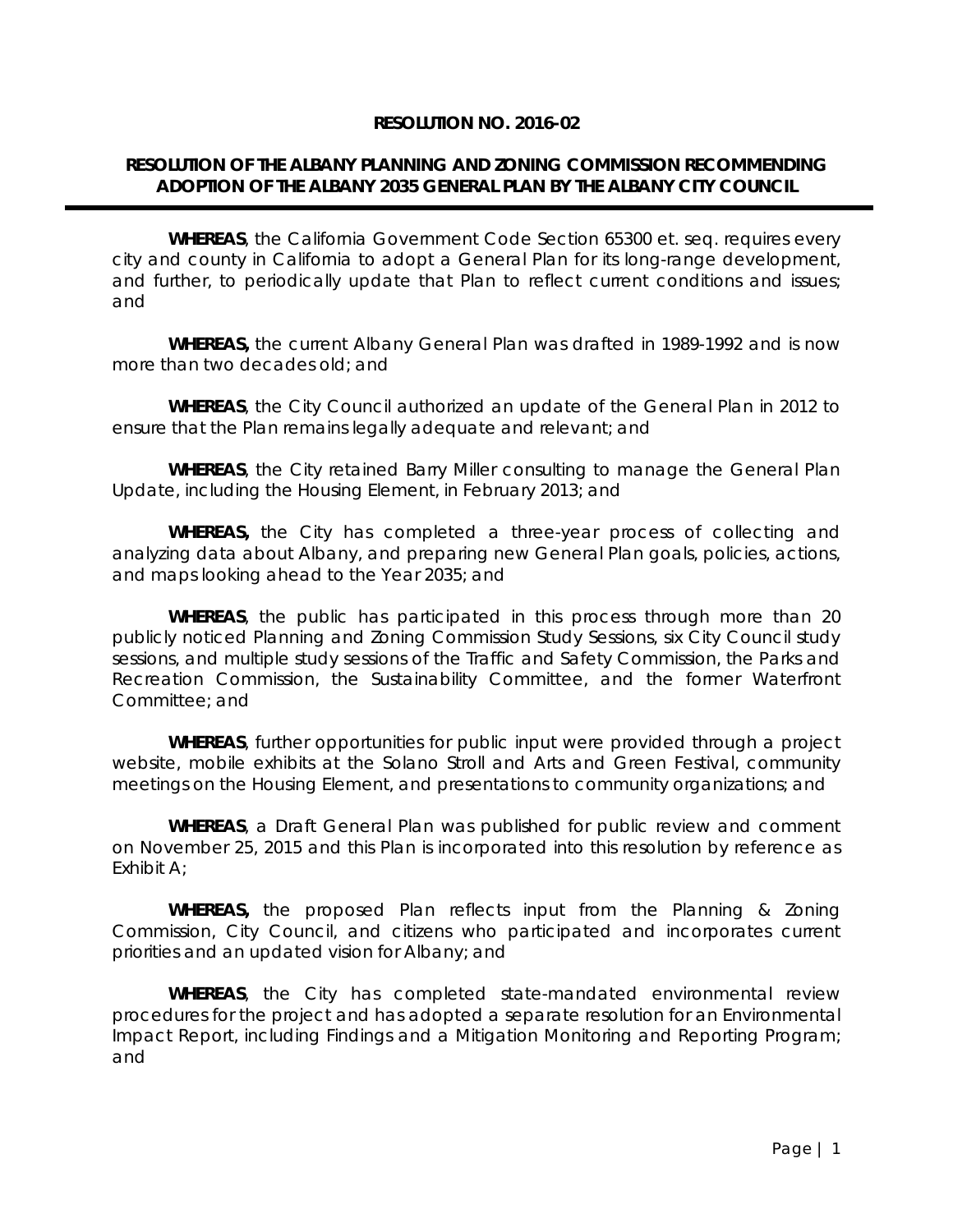**WHEREAS**, the City Council held a study session on December 15, 2015 to consider the November 2015 Public Review Draft General Plan and take public comment on the document; and

**WHEREAS**, the Planning and Zoning Commission held a public hearing on January 13, 2016 to consider the November 2015 Public Review Draft General Plan and take public comment on the document; and

**WHEREAS**, reviews of the November 2015 Public Review Draft were also conducted by the Sustainability Committee, the Parks and Recreation Commission, and the Traffic and Safety Commission; and

**WHEREAS,** written comments on the Plan were received from individuals, agencies, and organizations; and

**WHEREAS**, a Plan Addendum has been prepared incorporating line edits to the November 2015 Public Review Draft that respond to comments from City Council members, Commissioners, individuals, organizations, and agencies submitting comments on the document; and

**WHEREAS,** this Addendum is now incorporated by reference into the November 2015 Draft and is incorporated by reference in this resolution as Exhibit B;

### **NOW THEREFORE, THE ALBANY PLANNING AND ZONING COMMISSION RESOLVES AS FOLLOWS:**

- 1. The proposed General Plan establishes appropriate goals, policies, and programs to address land use, transportation, housing, open space, conservation safety, and noise, community services and facilities, and the waterfront.
- 2. The proposed General Plan has been prepared in conformity with the provisions of the State Government Code for General Plans, as well as the most recent California General Plan Guidelines.
- 3. The findings and mitigation measures referenced in Resolution No. 2016-01, adopted on March 9, 2016, are included in the Commission's recommendation, in compliance with Sections 15091 and 15093 of Title 14 of the California Code of Regulations.

**NOW THEREFORE BE IT RESOLVED,** that the Albany Planning and Zoning Commission recommends adoption of the proposed Albany 2035 General Plan (Exhibit A) and Addendum (Exhibit B) by the City Council.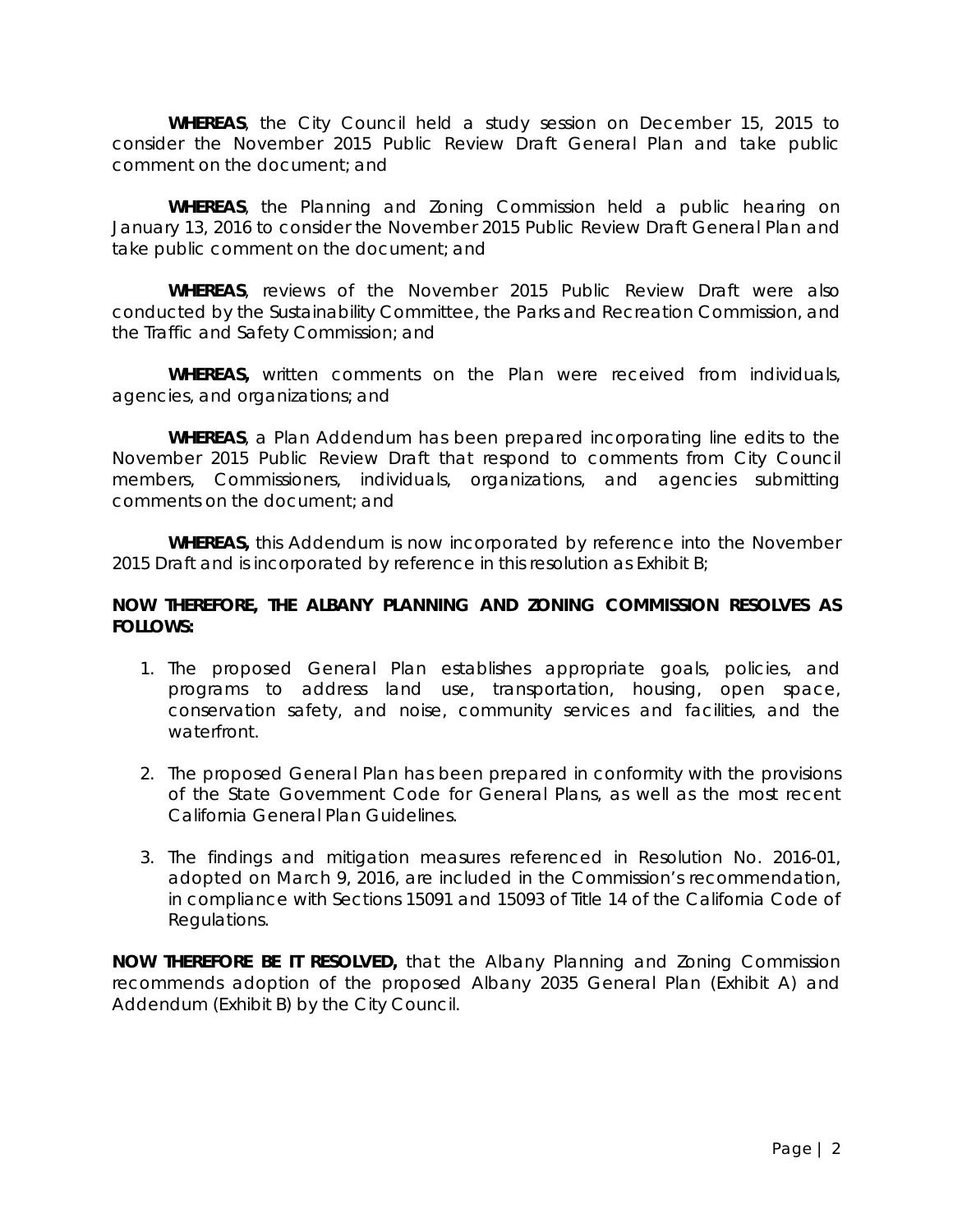# **PASSED, APPROVED AND ADOPTED** this 9th day of March 2016 by the following vote:

AYES-

NOES-

ABSENT-

ABSTENTION- **\_\_\_\_\_\_\_\_\_\_\_\_\_\_\_\_\_\_\_\_\_\_\_\_\_\_\_\_\_\_\_\_\_\_\_\_\_\_\_\_\_\_** 

Planning Commission Chairperson Giesen-Fields

ATTEST:

\_\_\_\_\_\_\_\_\_\_\_\_\_\_\_\_\_\_\_\_\_\_\_\_ Anne Hersch, City Planner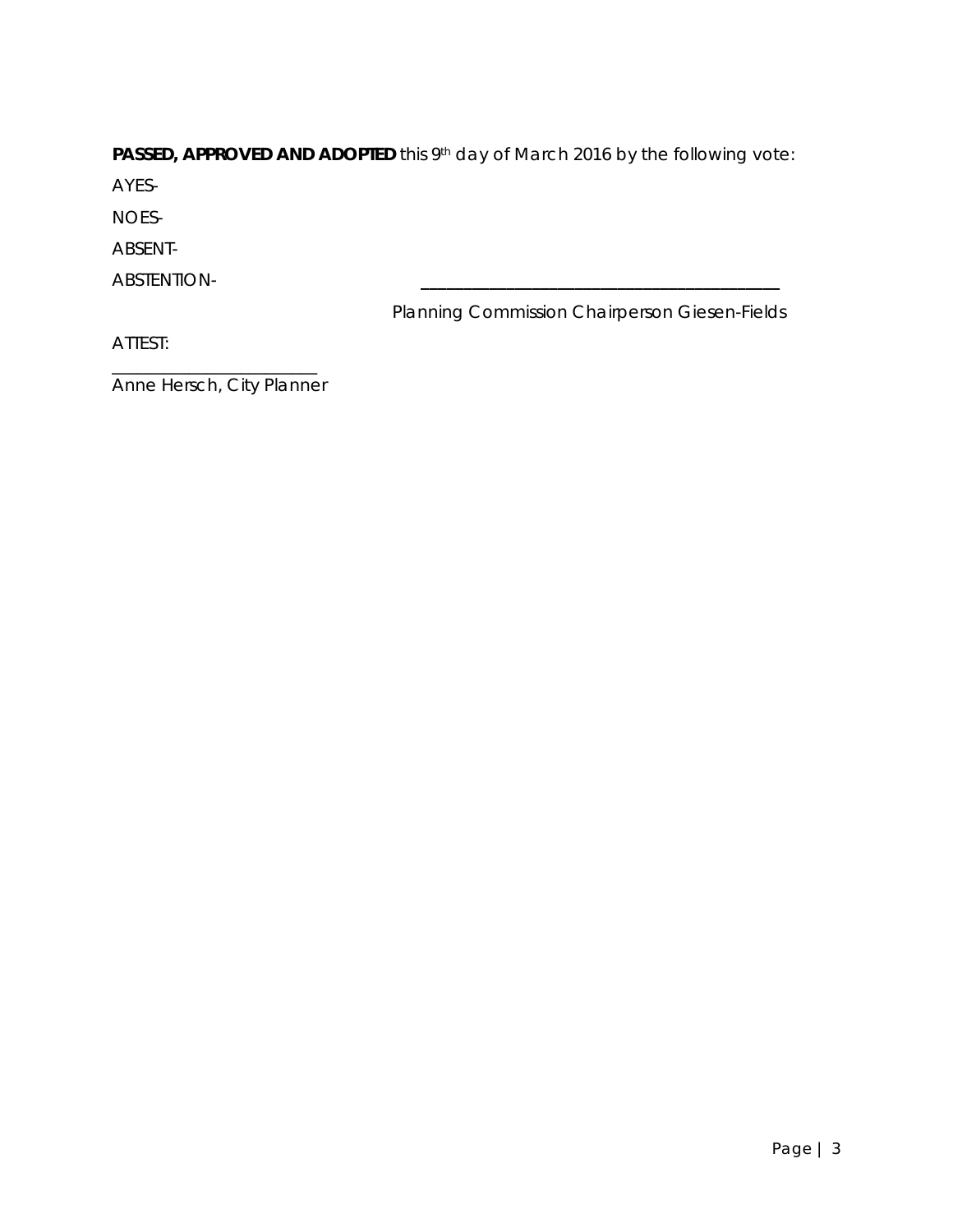# **EXHBIT A DRAFT ALBANY 2035 GENERAL PLAN (SEPARATE ATTACHMENT)**